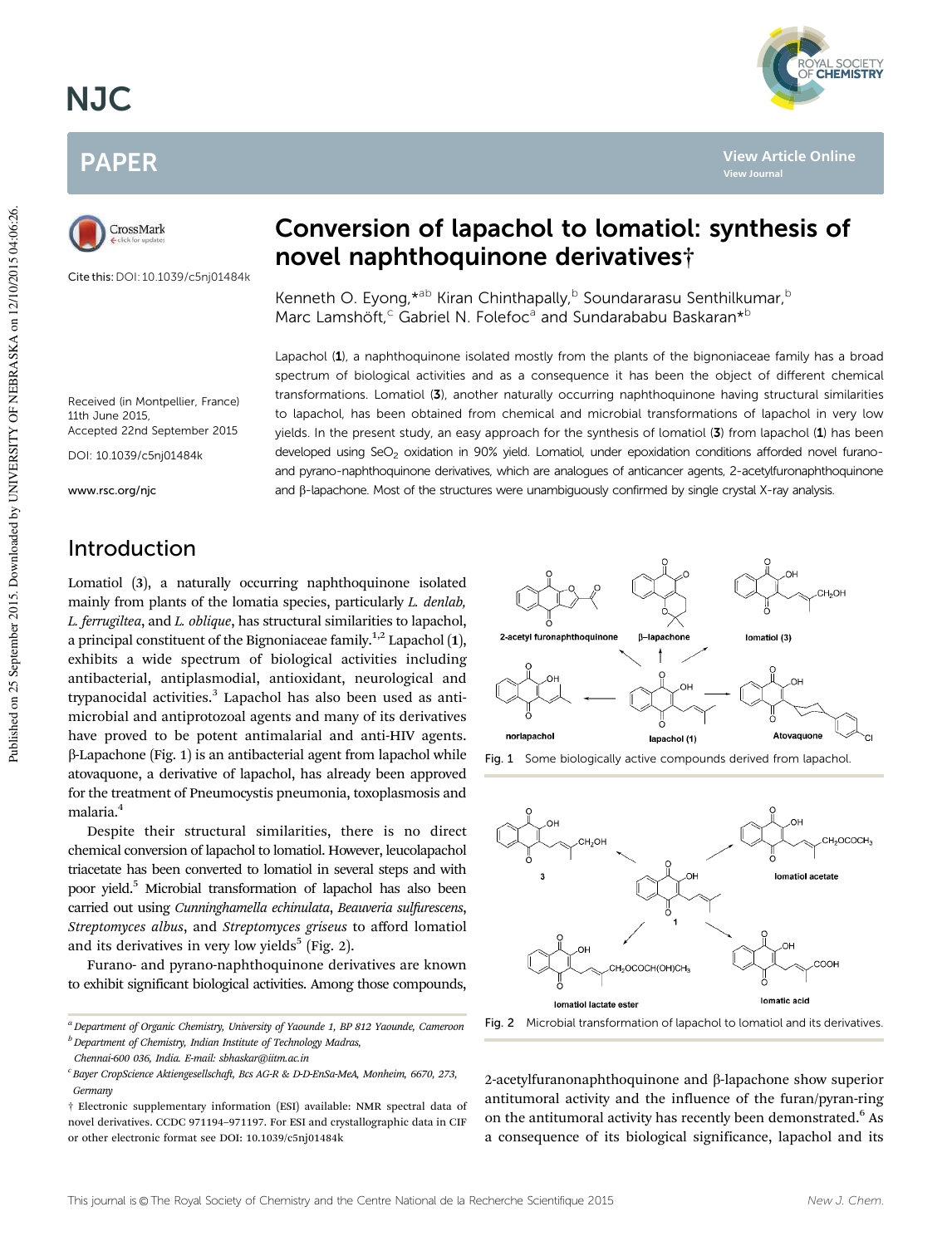derivatives have become important synthetic targets. Recently, a mechanistic study on the Hooker oxidation of lapachol to afford norlapachol, in one of its most intriguing transformations has been carried out in our group.<sup>7</sup> Our continued interest in converting lapachol (1) to various biologically active and pharmaceutically important molecules recently resulted in neurological and anti-tumor structure activity relationship studies of various naphthoquinones derived from lapachol.<sup>8</sup>

In the present study, we report  $SeO<sub>2</sub>$  oxidation of lapachol under different reaction conditions to afford the naturally occurring naphthoquinone, lomatiol (3). Subsequent chemical transformation of lomatiol afforded novel furano- and pyranonaphthoquinone derivatives.

### Results and discussion

In continuing our screening program of naphthoquinone derivatives of lapachol for bacterial, cancer and plasmodium activities,  $SeO<sub>2</sub>$  oxidation of lapachol (1), afforded the novel unsaturated aldehyde 2, which was subsequently reduced with  $N$ aBH<sub>4</sub> to give lomatiol (3) in 30% yield. Nevertheless, lomatiol was obtained in 50% yield upon reduction of compound 2 with  $NaBH<sub>4</sub>/CeCl<sub>3</sub>$ . Compound 2 on catalytic hydrogenation over Pd/C followed by acid hydrolysis afforded the acetal 4 and the corresponding aldehyde 5 (Scheme 1). The structure of compound 2 was unambiguously confirmed by single crystal X-ray analysis (Fig. 3).9*<sup>a</sup>*

Interestingly, using the modified procedure of allylic oxidation reported by Tanis *et al.*, <sup>10</sup> lomatiol was obtained in 90% yield by the direct oxidation of lapachol using 0.08 instead of 0.02 equiv. of  $\text{SeO}_2$ . The generality of this methodology was

 $\overline{\phantom{a}}$ 

 $\boldsymbol{4}$ 

95% Pd/C, H<sub>2</sub><br>MeOH NaBH

MeOH

0<sup>°</sup>C to rt

1N HC

OMe

`OMe

CH<sub>2</sub>OH

30%

5

90%

Scheme 1 Synthesis of lomatiol from lapachol.

 $\frac{\text{SeO}_2, \text{dioxane}}{\text{reflux}, 110^{9} \text{C}}$ 

...

lapachol<sup>\*</sup>



Fig. 3 ORTEP structure of compound 2

further tested with the methyl ether derivative 1a and the acetate derivative 1b of lapachol to give the corresponding allyl alcohol derivatives of lomatiol 3a and 3b, respectively, in good yields (Scheme 2).

Subjecting lomatiol (3), under Sharpless asymmetric epoxidation conditions using  $(+)$ -DET as a catalyst,<sup>11</sup> afforded a mixture of furano-naphthoquinone derivatives  $(+)$ -6 (20%) and  $(+)$ -7 (40%), respectively, in 20% ee *via* epoxide ring opening (Scheme 3). Moreover, under these conditions, the starting material 3 was recovered in 30% yield.

The stereochemistry of compounds 6 and 7 was assigned by single crystal X-ray structure determination (Fig. 4).<sup>9b,*c*</sup>

The *m*-CPBA epoxidation of lomatiol (3) afforded furanonaphthoquinone derivatives  $(\pm)$ -6 (40%) and  $(\pm)$ -7 (60%) as a mixture of diastereomers. The epoxidation reaction of lomatiol is regioselective since only the furano-naphthoquinone derivatives were formed in contrast to the *m*-CPBA epoxidation of lapachol which resulted in the formation of both furano- and pyranonaphthoquinone derivatives<sup>6</sup> (Scheme 4).

The *m*-CPBA epoxidation of the acetate derivative of lomatiol 3b afforded racemic epoxide  $(\pm)$ -8 in 95% yield. Interestingly, under Sharpless asymmetric epoxidation conditions, compound 3b furnished the corresponding optically active epoxide (+)-8 in 80% yield with 90% ee (Scheme 5).

On the other hand, bromination of the lomatiol derivative 3b afforded pyrano-bromoethers 9a and 9b and furanobromoethers 10a and 10b, respectively, as a mixture of diastereomers (Scheme 6).

Similarly, bromination<sup>6</sup> of acetyl lapachol 1b afforded the corresponding bromopyrano-derivative 11a and bromofuranoderivative 11b, respectively, in 92% and 5% yields. Treatment of the bromopyrano-derivative 11a with NaOH resulted in an unusual formylation reaction to give 3-bromo-3,4-dihydro-5 hydroxy-2,2-dimethyl-2*H*-benzo[*h*]chromene-6-carbaldehyde 13 along with the expected compounds 12 and 14 (Scheme 7).



Scheme 2  $SeO<sub>2</sub>$  oxidation of lapachol derivatives under modified conditions.



Scheme 3 Sharpless asymmetric epoxidation of lomatiol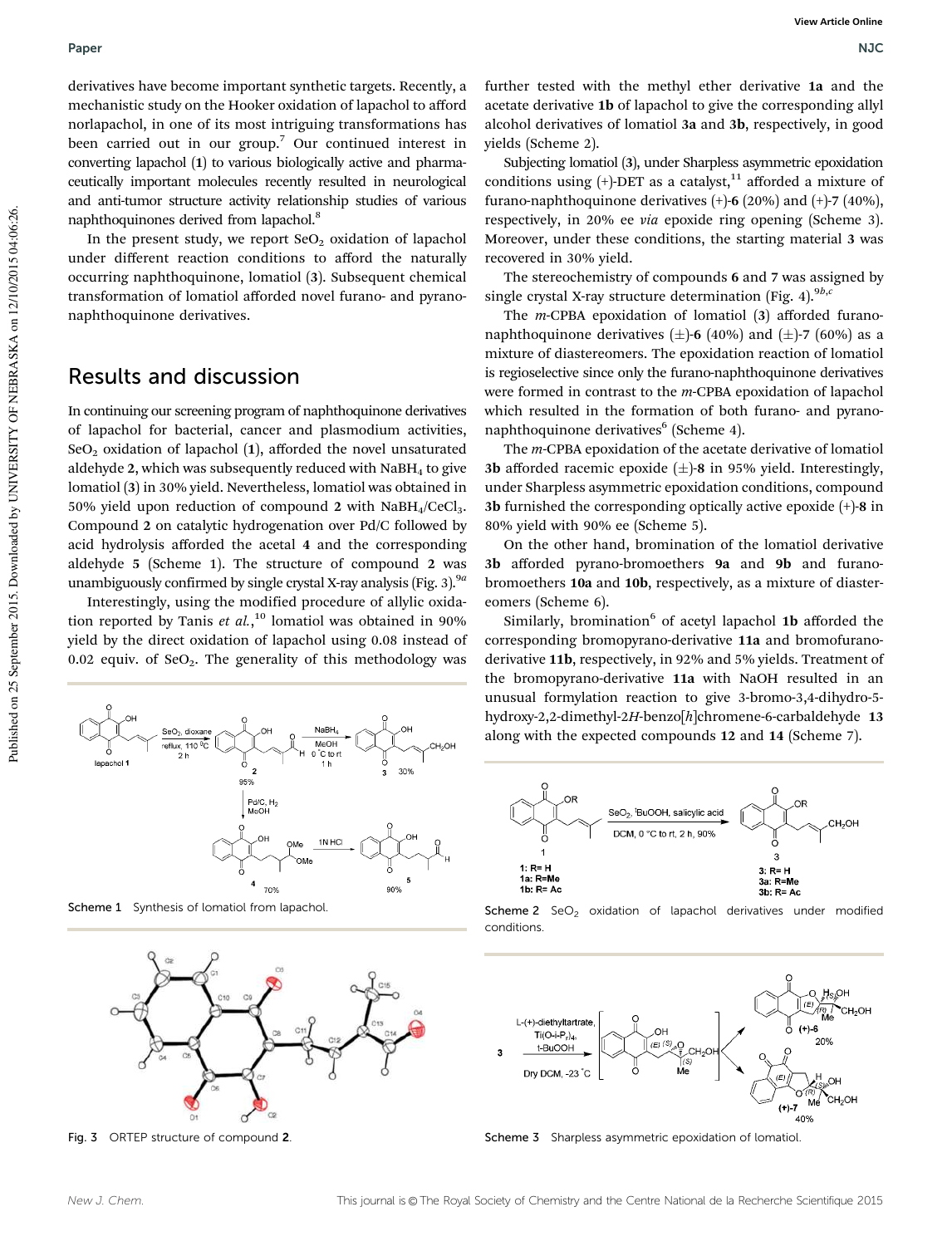

Fig. 4 ORTEP structure of compounds (+)-6 and (+)-7.



Scheme 4 m-CPBA treatment of lapachol



Scheme 5 m-CPBA and Sharpless asymmetric epoxidation of 3b.



The structure of compound 13 was unambiguously confirmed by single crystal X-ray analysis (Fig. 5).<sup>9d</sup> while, the mechanism of formation is still under investigation.



Scheme 7 Unusual formylation reaction of compound 11a with NaOH.



Fig. 5 ORTEP structure of compound 13

# **Conclusions**

In conclusion, we have achieved the biomimetic synthesis of lomatiol (3) from lapachol (1) in 90% yield. The generality of this method was further shown using the methyl and acetyl derivatives of lapachol. Our efficient method for the synthesis of lomatiol (3) from lapachol (1) has provided an easy access to novel furano- and pyrano-napthoquinone derivatives in good yields. The biological significance of the newly synthesized lomatiol derivatives is being investigated.

# **Experimental**

#### Synthesis of 4-(1,4-dihydro-2-hydroxy-1,4-dioxonaphthalen-3-yl)-2 methylbut-2-enal 2

To a stirred solution of lapachol 1 (200 mg, 0.8 mmol) in dioxane (12 mL) was added SeO<sub>2</sub> (249 mg, 2.24 mmol) and the resultant mixture was stirred at reflux temperature for 1 h. After completion of the reaction, as indicated by TLC, the reaction mass was filtered through silica gel and washed with EtOAc/hexane  $(1:1)$ . The solvent was removed under reduced pressure to give the crude product, which on column chromatographic purification over silica gel using 20–25% EtOAc in hexane as an eluent afforded the pure aldehyde 2 (201 mg, 95% yield) as yellow crystals. IR (neat)  $cm^{-1}$ : 3399, 3056, 2986,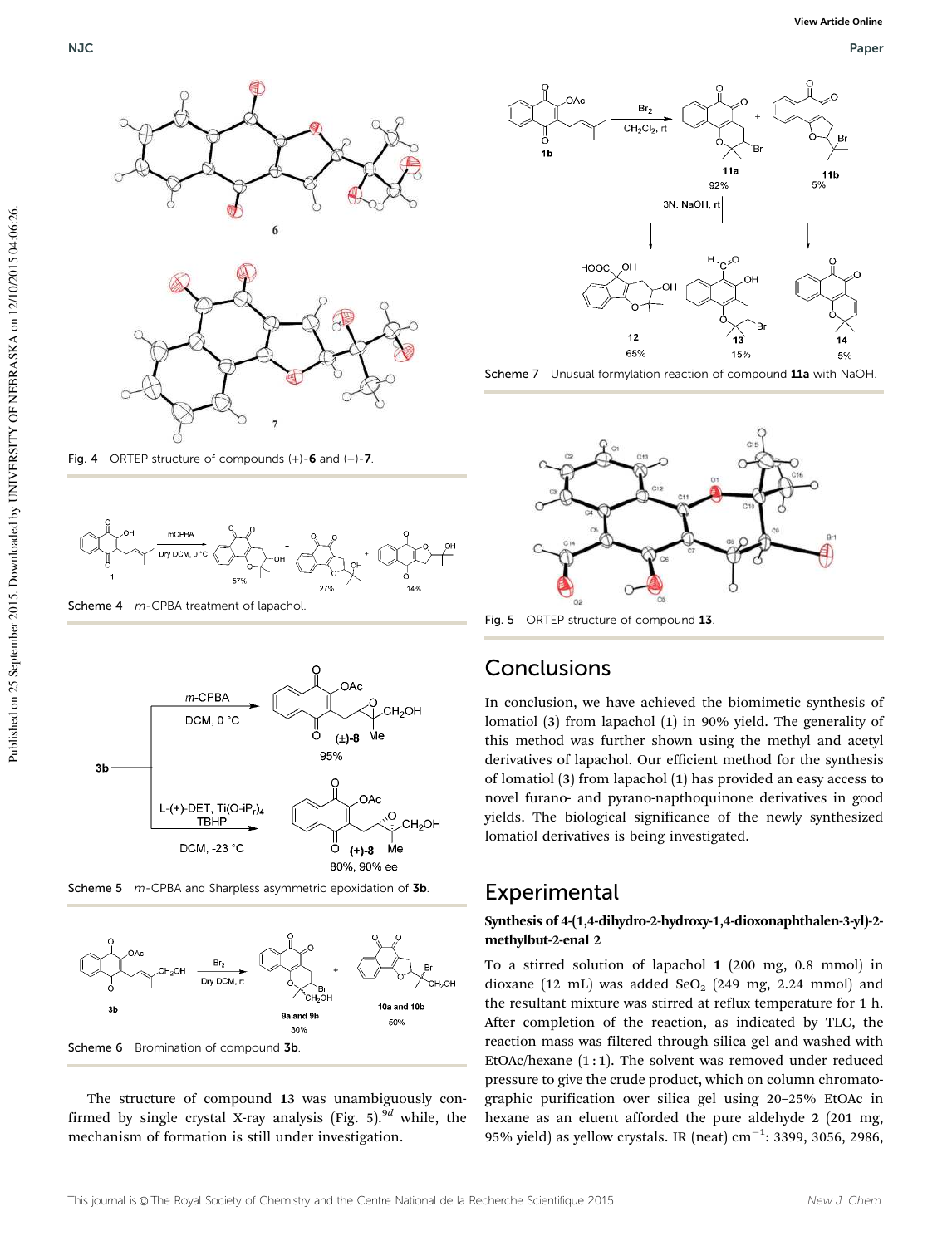2835, 2373, 2307, 1667, 1592, 1423, 1362, 1267, 1024, 896, 749; <sup>1</sup>H NMR (400 MHz, CDCl<sub>3</sub>):  $\delta$  9.38 (s, 1H), 8.14 (d, *J* = 7.6 Hz, 1H), 8.11 (d, *J* = 7.6 Hz, 1H), 7.79 (td, *J* = 0.8, 7.6 Hz, 1H), 7.71 (td, *J* = 1.2, 7.6 Hz, 1H), 7.52 (s\*, OH), 6.54 (td, *J* = 1.2, 7.6 Hz, 1H), 3.66 (d, J = 7.6 Hz, 2H),  $\delta$  1.91 (s, 3H); <sup>13</sup>C NMR (100 MHz, CDCl3): d 195.2, 184.2, 181.3, 153.7, 149.1, 140.6, 135.4, 133.4, 132.9, 129.5, 127.1, 126.5, 120.2, 23.5, 9.4; HRMS (ESI) *m*/*z* calcd for C<sub>15</sub>H<sub>13</sub>O<sub>4</sub> (M<sup>+</sup> + H) 257.2613, found 257.261.

#### Synthesis of (E)-2-hydroxy-3-(4-hydroxy-3-methylbut-2-enyl) naphthalene-1,4-dione 3

To a stirred solution of compound 2 (50 mg, 0.2 mmol) in MeOH (2 mL) was added CeCl<sub>3</sub>.7H<sub>2</sub>O (4 mg, 0.01 mmol) and NaBH<sup>4</sup> (8 mg, 0.22 mmol) and the resultant mixture was stirred at room temperature for 1 h. After completion of the reaction as indicated by TLC, the reaction mass was filtered and the solvents were removed under reduced pressure which was acidified with 1 N HCl (4 mL) and extracted with DCM (2  $\times$ 5 mL). Combined organic layers were dried over anhydrous  $Na<sub>2</sub>SO<sub>4</sub>$  and concentrated under reduced pressure to give the crude product, which on column chromatographic purification over silica gel using 30–40% EtOAc in hexanes as an eluent afforded the pure lamatiol 3 (25 mg, 50% yield).

#### One-pot method for the synthesis of compound 3

To a suspension of  $\text{SeO}_2$  (2.4 mg, 0.02 mmol) and salicylic acid (3.6 mg, 0.026 mmol) in dry DCM (2 mL) at 0  $\degree$ C was added TBHP (163  $\mu$ L, 6 M) and compound 1 (68 mg, 0.28 mmol) in dry DCM (2 mL) and the resulting solution was stirred at room temperature for 2 h. After completion of the reaction as indicated by TLC, water (5 mL) was added to the reaction mixture and extracted with DCM ( $2 \times 5$  mL). The combined organic layer was dried over anhydrous  $Na<sub>2</sub>SO<sub>4</sub>$  and concentrated under reduced pressure to give the crude product, which on column chromatographic purification over silica gel using 30–40% EtOAc in hexane as an eluent afforded the pure lomatiol 3 (65 mg, 90% yield) as a light yellow solid. IR (neat)  $cm^{-1}$ : 3407, 3056, 2985, 2306, 1658, 1599, 1426, 1376, 1266, 1027, 897, 740; <sup>1</sup>H NMR (400 MHz, CDCl<sub>3</sub>):  $\delta$  8.09 (d, *J* = 7.6 Hz, 1H), 8.05 (d, *J* = 7.2 Hz, 1H), 7.74 (t, *J* = 7.6 Hz, 1H), 7.67 (t, *J* = 7.6 Hz, 1H), 7.48 (s\*, OH), 5.49 (t, *J* = 7.2 Hz, 1H), 3.99 (s, 2H), 3.48 (d, *J* = 7.2 Hz, 2H) and 1.86 (s, 3H); <sup>13</sup>C NMR (100 MHz, CDCl<sub>3</sub>):  $\delta$  184.6, 181.7, 153.1, 136.9, 135.1, 133.1, 132.9, 129.5, 126.9, 126.3, 122.9, 121.2, 68.7, 22.3, 13.9; HRMS (ESI)  $m/z$  calcd for C<sub>15</sub>H<sub>13</sub>O<sub>4</sub> (M<sup>+</sup> + H) 259.0970, found 259.0963.

#### Synthesis of 2-hydroxy-3-(4,4-dimethoxy-3-methylbutyl)naphthalene-1,4-dione 4 and 4-(1,4-dihydro-2-hydroxy-1,4-dioxonaphthalen-3 yl)-2-methylbutanal 5

To a stirred solution of compound 2 (30 mg, 0.12 mmol) in MeOH (2 mL) was added Pd/C (6 mg) and stirred under 1 atm hydrogen atmosphere for 2 h. The reaction mixture was filtered through a celite pad and the residue was washed with MeOH  $(2 \times 5 \text{ mL})$ . The filtrate was then concentrated under reduced pressure and the crude product was purified by column chromatography over silica gel (gradient elution with 12–15% EtOAc in

hexane) to give the corresponding acetal 4. Acetal 4 was then treated with 2 N HCl  $(2 \text{ mL})$  at 70 °C for 2 h. The reaction mixture was extracted with DCM ( $2 \times 5$  mL), the combined DCM layers were washed with water (5 mL), dried over anhydrous Na2SO<sup>4</sup> and concentrated under reduced pressure to give the crude compound. Column chromatographic purification of the crude compound over silica gel (12–15% EtOAc in hexane) afforded the aldehyde derivative 5 (18 mg, 63% yield) as a yellow solid; compound 4 IR (neat) cm<sup>-1</sup>: 3381, 2925, 2374, 1728, 1648, 1459, 1366, 1276, 1211, 1063, 938; <sup>1</sup>H NMR (400 MHz, CDCl<sub>3</sub>):  $\delta$  8.10 (dd,  $J$  = 0.8, 7.6 Hz, 1H), 8.07 (dd,  $J$  = 1.2, 7.6 Hz, 1H), 7.74 (td, *J* = 1.2, 7.6 Hz, 1H), 7.67 (td, *J* = 1.2, 7.6 Hz, 1H), 7.39 (s\*, OH), 4.09 (d, *J* = 6.4 Hz, 1H), 3.36 (s, 3H), 3.35 (s, 3H), 2.67–2.58 (m, 2H), 1.85–1.70 (m, 2H), 1.39–1.31 (m, 1H) and 1.01  $(d, J = 6.8 \text{ Hz}, 3\text{H})$ ; <sup>13</sup>C (100 MHz, CDCl<sub>3</sub>):  $\delta$  184.7, 181.5, 153.2, 134.9, 133.1, 133.0, 129.6, 126.9, 126.2, 124.8, 108.8, 54.4, 54.2, 36.1, 30.5, 21.0, 14.3; HRMS (ESI)  $m/z$  calcd for C<sub>17</sub>H<sub>20</sub>O<sub>5</sub>Na  $(M<sup>+</sup> + Na)$  327.1208, found 327.1222. Compound 5 was obtained as a yellow solid; IR (neat)  $cm^{-1}$ : 3440, 3057, 2986, 2367, 2307, 1645, 1428, 1265, 894, 742; <sup>1</sup>H NMR (400 MHz, CDCl<sub>3</sub>):  $\delta$  9.68 (d, *J* = 1.6 Hz, 1H), 8.12 (d, *J* = 7.6 Hz, 1H), 8.09(d, *J* = 7.6 Hz, 1H), 7.77 (t, *J* = 7.6 Hz, 1H), 7.69 (t, *J* = 7.6 Hz, 1H), 7.38 (s\*, OH), 2.69–2.64 (m, 2H), 2.44–2.39 (m, 1H), 2.04–1.95 (m, 1H), 1.18  $(d, J = 6.8 \text{ Hz}, 3\text{H})$ ; HRMS (ESI) *m*/*z* calcd for C<sub>15</sub>H<sub>15</sub>O<sub>4</sub> (M<sup>+</sup> + H) 259.0970, found 259.0972.

#### $(R)$ -2- $((S)$ -1,2-Dihydroxypropan-2-yl)-2,3-dihydronaphtho $[2,3-b]$ furan-4,9-dione  $(+)$ -6 and  $(R)$ -2- $((S)$ -1,2-dihydroxypropan-2-yl}-2,3-dihydronaphtho[1,2-b]furan-4,5-dione (+)-7

To a stirred suspension of dried molecular sieves (60 mg) in dry CH<sub>2</sub>Cl<sub>2</sub> (1 mL) was added L-(+)-diethyl tartrate (12 µL, 0.07 mmol) and titanium( $\pi$ ) isopropoxide (17  $\mu$ L, 0.06 mmol) at  $-23$  °C. After 10 min, TBHP (6 M solution in decane, 581 µL, 0.348 mmol) was added. To this reaction mixture lomatiol 3 (30 mg, 0.116 mmol) dissolved in  $CH_2Cl_2$  (1 mL) was added drop wise and the mixture was stirred for an additional 7 h at  $-23$  °C under a nitrogen atmosphere. The reaction mass was allowed to reach 0 °C, diluted with  $CH_2Cl_2$  (4 mL) and layers were separated. Then  $CH_2Cl_2$  layer was washed with saturated solution of Na<sub>2</sub>SO<sub>3</sub> ( $3 \times 5$  mL), brine solution ( $3$  mL) and then dried over anhydrous  $Na<sub>2</sub>SO<sub>4</sub>$ . The solvent was removed under reduced pressure to give the crude compound which was purified by column chromatography over deactivated silica gel (40–80% EtOAc in hexane) to afford pure compounds (+)-6 (20% ee, 20% yield) and (+)-7 (20% ee, 40% yield); Compound (+)-6 was obtained as a yellow solid.  $[\alpha]_D^{27}$  + 18.2 (*c* 0.1, CHCl<sub>3</sub>); IR (neat) cm<sup>-1</sup>: 3395, 2922, 2850, 2376, 1635, 1463, 1388, 1246,1199, 1049, 968; <sup>1</sup>H NMR (500 MHz, CDCl<sub>3</sub>):  $\delta$  8.07 (d, *J* = 7.5 Hz, 2H), 7.72 (td, *J* = 1.5, 7.5 Hz, 1H), 7.68 (td, *J* = 1.5, 7.5 Hz, 1H), 5.05 (dd, *J* = 9, 11 Hz, 1H), 3.81 (d, *J* = 11 Hz, 1H), 3.58 (d, *J* = 11 Hz, 1H), 3.29 (dd, *J* = 8.5, 17.5 Hz, 1H), 3.20 (dd, *J* = 11, 17.5 Hz, 1H), 2.46 (s\*, OH), 2.01 (s\*, OH), 1.26  $(s, 3H);$  <sup>13</sup>C NMR (125 MHz, CDCl<sub>3</sub>):  $\delta$  182.3, 177.8, 159.9, 134.4, 133.2, 133.1, 131.6, 126.4, 126.2, 125.2, 87.5, 73.4, 66.8, 28.0, 19.0; HRMS (ESI)  $m/z$  calcd for C<sub>15</sub>H<sub>15</sub>O<sub>5</sub> (M<sup>+</sup> + H) 275.0919, found 275.0915. HPLC analysis of the compound 6 (Daicel AD-H,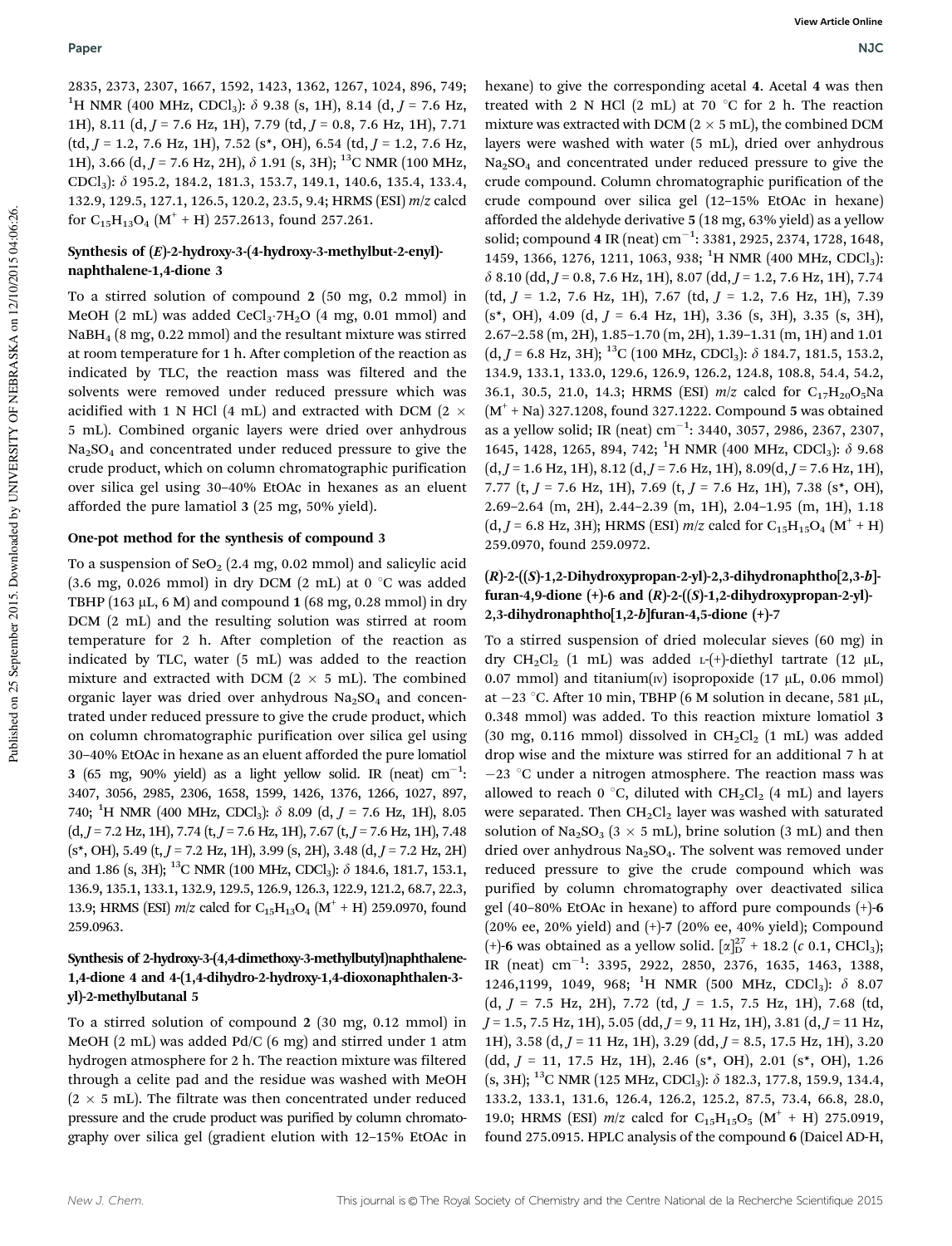20% IPA/hexane, flow rate 1 mL min<sup>-1</sup>,  $\lambda$  = 254 nm, 20% ee):  $t<sub>R</sub>$  10.35 min (major enantiomer) and 12.85 min (minor enantiomer). Compound (+)-7 was obtained as a red solid.  $[\alpha]_D^{27}$  + 54.5 (*c* 0.24, CHCl<sub>3</sub>); IR (neat) cm<sup>-1</sup>: 3448, 3056, 2986, 2924, 2853, 2685, 2306, 1647, 1426, 1266, 897, 739; <sup>1</sup>H NMR (500 MHz, CDCl<sub>3</sub>):  $\delta$  8.04 (d, *J* = 7.5 Hz, 1H), 7.64–7.62 (m, 2H), 7.58–7.56 (m, 1H), 5.16 (dd, *J* = 8.0, 10 Hz, 1H), 3.80 (d, *J* = 11 Hz, 1H), 3.62 (d, *J* = 11 Hz, 1H), 3.20 (dd, *J* = 7.5, 15.5 Hz, 1H), 3.12 (dd, *J* = 10, 15.5 Hz, 1H), 1.27 (s, 3H); <sup>13</sup>C NMR (125 MHz, CDCl3): d 181.2, 175.5, 170.1, 134.7, 132.2, 130.7, 129.7, 127.4, 124.6, 116.2, 89.1, 73.5, 67.8, 27.1, 19.0; HRMS (ESI) *m*/*z* calcd for  $C_{15}H_{15}O_5$   $(M^+ + H)$  275.0919, found 275.0928. HPLC analysis of the compound 7 (Daicel AD-H, 20% IPA/hexane, flow rate 1 mL min<sup>-1</sup>,  $\lambda$  = 254 nm, 20% ee):  $t_{R}$  11.29 min (minor enantiomer) and 12.85 min (major enantiomer).

#### 3-(((2S,3S)-3-(Hydroxymethyl)-3-methyloxiran-2-yl)methyl)-1,4 dioxo-1,4-dihydronaphthalen-2-yl acetate (+)-8

Sharpless asymmetric epoxidation of the compound 3b (60 mg, 0.2 mmol) following the above procedure afforded  $(+)$ -8 (50 mg, 80%) as a light yellow oil;  $\left[\alpha\right]_D^{27}$  + 101.1 (*c* 0.2, CHCl<sub>3</sub>); IR (neat) cm<sup>-1</sup>: 3396, 3298, 2921, 2372, 1745, 1616, 1391, 1225, 1066; <sup>1</sup>H NMR (400 MHz, CDCl<sub>3</sub>):  $\delta$  8.13–8.08 (m, 2H), 7.77–7.72 (m, 2H), 3.65 (d, *J* = 12 Hz, 1H), 3.55 (d, *J* = 12.4 Hz, 1H), 3.23 (t, *J* = 6 Hz, 1H), 2.94 (dd, *J* = 5.2, 13.6 Hz, 1H), 2.80 (dd, *J* = 6.8, 13.6 Hz, 1H), 2.40 (s, 3H), 1.40 (s, 3H); <sup>13</sup>C NMR (100 MHz, CDCl3): d 184.3, 177.9, 168.0, 152.5, 135.5, 134.4, 134.1, 131.9, 126.9, 126.8, 65.1, 61.7, 58.0, 23.8, 20.6, 14.4; HRMS (ESI) *m*/*z* calcd for  $C_{17}H_{17}O_6$   $(M^+ + H)$  317.1025, found 317.1032. HPLC analysis of the compound (+)-8 (Daicel AD-H, 20% IPA/hexane, flow rate 1 mL min<sup>-1</sup>,  $\lambda$  = 254 nm, 90% ee):  $t_{\rm R}$  17.54 min (major enantiomer) and 19.82 min (minor enantiomer).

#### Bromination of compound 3b

To a stirred solution of compound 3b (30 mg, 0.1 mmol) in dry DCM (2 mL) at 0  $\degree$ C was added bromine (6 µL, 2.4 mmol). The resultant reaction mixture was stirred for 15 min at room temperature. The reaction mixture was quenched with saturated solution of Na<sub>2</sub>S<sub>2</sub>O<sub>3</sub> and extracted with DCM (2  $\times$  5 mL), the combined DCM layers were washed with water (5 mL), dried over anhydrous  $Na<sub>2</sub>SO<sub>4</sub>$  and concentrated under reduced pressure to give the crude compound. Column chromatographic purification of the crude compound over silica gel (40–70% EtOAc in hexane) afforded the bromo derivatives 9a, 9b, 10a and 10b. Compounds 9a and 9b: IR (neat)  $\text{cm}^{-1}$ : 3058, 2985, 2874, 1741, 1656, 1445, 1375, 1268, 1239, 1097, 1047, 938, 847, 744, 705; <sup>1</sup>H NMR (400 MHz, CDCl<sub>3</sub>):  $\delta$  8.19 (dd, *J* = 0.8, 8.0 Hz, 2H), 7.91 (td, *J* = 0.8, 8.0 Hz, 2H), 7.79 (qd, *J* = 1.2, 7.6 Hz, 2H), 7.63 (qd, *J* = 1.2, 8.0 Hz, 2H), 4.46 (d, *J* = 8.4 Hz, 1H), 4.36 (dd, *J* = 1.2, 5.6 Hz, 1H), 4.25 (dd, *J* = 1.2, 6.0 Hz, 1H), 4.20 (d, *J* = 8.4 Hz, 1H), 4.09 (d, *J* = 8.4 Hz, 1H), 3.93 (d, *J* = 8.4 Hz, 1H), 3.67 (dd, *J* = 1.2, 15.6 Hz, 1H), 3.46 (dd, *J* = 5.6, 18.0 Hz, 1H), 3.24 (dd, *J* = 6.0, 15.6 Hz, 1H), 2.91 (dd, *J* = 1.2, 17.6 Hz, 1H), 1.81 (s, 3H), 1.54 (s, 3H); <sup>13</sup>C NMR (100 MHz, CDCl<sub>3</sub>):  $\delta$  182.3, 180.8, 180.2, 179.1, 138.0, 137.8, 135.7, 131.3, 131.2 131.1, 130.9, 129.1, 128.8, 125.9, 125.3, 106.8, 84.2, 83.9, 77.5, 75.5, 74.2, 62.9, 58.6, 50.5, 47.9, 37.2,

34.9, 22.7, 22.6; HRMS (ESI)  $m/z$  calcd for C<sub>15</sub>H<sub>14</sub>O<sub>4</sub>Br (M<sup>+</sup> + H) 337.0075, found 337.0075. Compound 10a: IR (neat) cm<sup>-1</sup>: 3410, 3357, 3284, 2920, 2369, 1643, 1402, 1078, 819, 629; <sup>1</sup>H NMR (400 MHz, CDCl<sub>3</sub>): δ 8.10 (d, *J* = 7.2 Hz, 1H), 7.69-7.58 (m, 3H), 5.26 (t, *J* = 8.8 Hz, 1H), 4.44 (s, 2H), 3.30–3.27 (m, 2H), 2.16 (s, 3H), 1.25 (s, 3H); HRMS (ESI)  $m/z$  calcd for C<sub>15</sub>H<sub>14</sub>O<sub>4</sub>Br (M<sup>+</sup> + H) 337.0075, found 337.0092.

#### Synthesis of 3-bromo-3,4-dihydro-5-hydroxy-2,2-dimethyl-2Hbenzo[h]chromene-6-carbaldehyde 13

To a stirred solution of compound 1b (184 mg, 0.65 mmol) in DCM  $(4 \text{ mL})$  was added bromine  $(53 \mu L, 1.04 \text{ mmol})$  and the resultant reaction mixture was stirred at room temperature for 2 h. After completion of the reaction as indicated by TLC, the solvent was removed under reduced pressure to give the crude product, which on column chromatographic purification over silica gel using 40–45% EtOAc in hexane as an eluent afforded the pure compounds  $11a$  (93% yield) and  $11b^6$  (5% yield). Compound 11a (75 mg, 0.23 mmol) was treated with 3 N NaOH at rt for 2 h. After completion of the reaction as indicated by TLC, the reaction mixture was diluted with DCM and extracted using DCM  $(2 \times 5 \text{ mL})$  and water  $(5 \text{ mL})$ . The combined DCM layers were washed with brine solution and dried over  $Na<sub>2</sub>SO<sub>4</sub>$ and the solvent was removed under reduced pressure to give the crude product, which on chromatographic purification over silica gel using 15% EtOAc in hexane as an eluent afforded the pure compounds 12 (65% yield), 13 (15% yield) and 14 (5% yield). Compound 13 was obtained as white crystals.  ${}^{1}H$  $(500 \text{ MHz}, \text{CDCl}_3)$   $\delta$  14.04 (s, 1H), 10.49 (s, OH), 8.17 (d,  $J =$ 8.4 Hz, 1H), 8.11 (d, *J* = 8.4 Hz, 1H), 7.60 (t, *J* = 7.2 Hz, IH), 7.42 (t, *J* = 7.6 Hz, IH), 4.36 (dd, *J* = 5.5, 8.0 Hz 1H), 3.50 (dd, *J* = 8.0, 17.6 Hz, 1H), 3.26 (dd, *J* = 8.0, 17.6 Hz, 1H), 1.65 (s, 1H), 1.56 (s, 1H); <sup>13</sup>C (125 MHz, CDCl<sub>3</sub>):  $\delta$  190.8, 165.7, 156.4, 132.7, 129.6, 123.9, 122.9, 120.4, 118.3, 106.2, 105.2, 79.1, 50.93, 28.4, 26.6, 22.8; HRMS (ESI)  $m/z$  calcd for C<sub>16</sub>H<sub>16</sub>BrO<sub>3</sub> (M<sup>+</sup> + H) 335.0283, found 335.0280.

## Acknowledgements

Dr Eyong thanks the TWAS-UNESCO Associate Scheme and IIT Madras for financial support. The authors thank the DST, UGC and CSIR, New Delhi, for financial support, and the DST-FIST program for infrastructure facilities at IIT Madras. The authors also thank Mr V. Ramkumar for single crystal X-ray analysis and the Government of Cameroon for financial support through the 'Fonds d'Appuis 'a la Recherche'.

### Notes and references

- 1 S. Hooker, *J. Am. Chem. Soc.*, 1936, 58, 1181–1191.
- 2 (*a*) K. O. Eyong, K. Krohn, H. Hussain, G. N. Folefoc, A. E. Nkengfack, B. Schulz and Q. Hu, *Chem. Pharm. Bull.*, 2005, 53, 616–619; (*b*) K. O. Eyong, G. N. Folefoc, V. Kuete, V. P. Beng, K. Krohn, H. Hussain, A. E. Nkengfack, M. Saeftel, S. R. Sarite and A. Hoerauf, *Phytochemistry*, 2006, 67, 605–609.